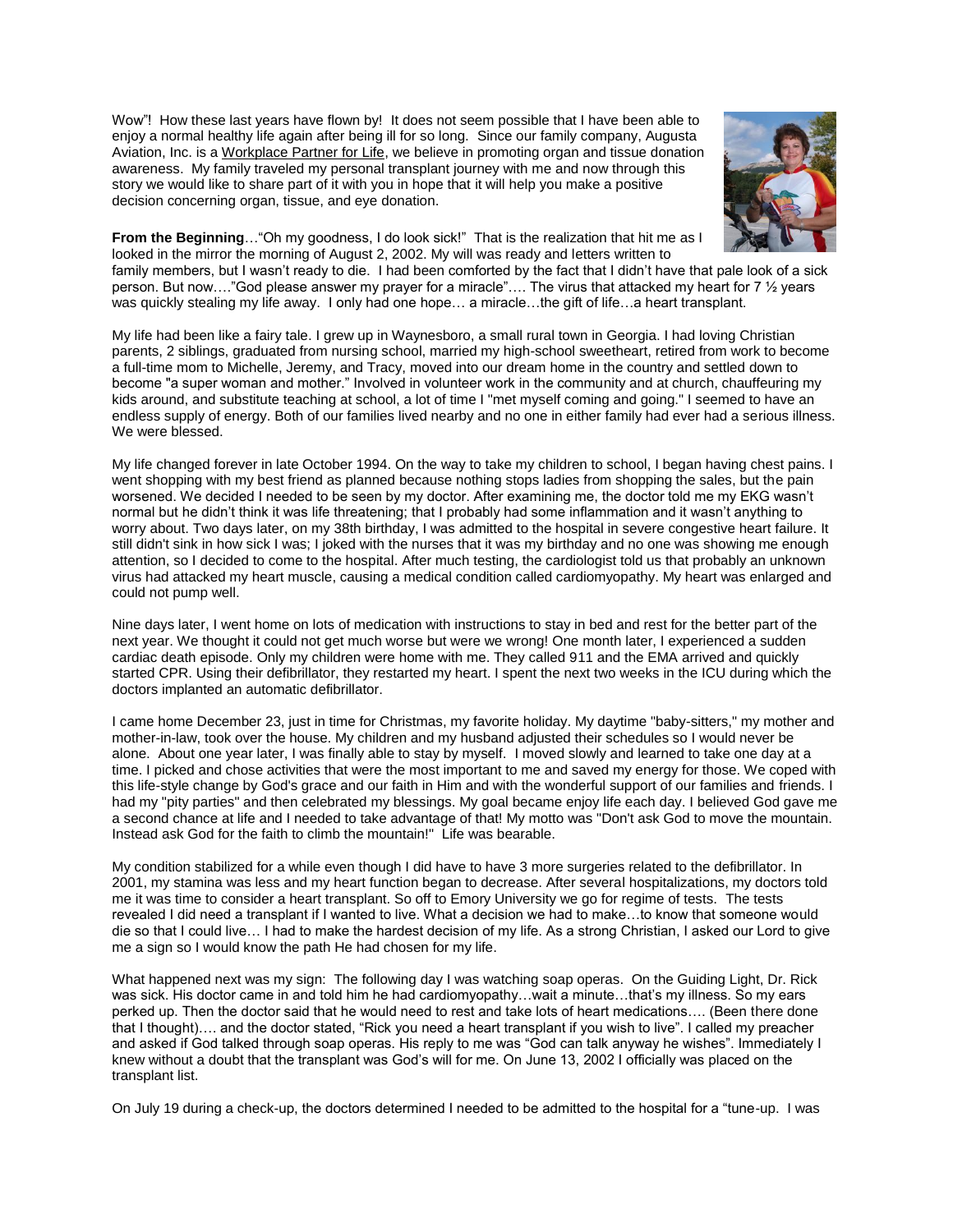getting weaker each day…my heart just couldn't do its job… After a few days I didn't improve and the doctors realized that I would be staying in the hospital until I received my new heart-probably a time frame of two months to a year. I was still struggling with the fact that soon I would have someone else's heart beating in my body and then I was told I would have to live in the hospital while I waited. It was very discouraging.

One night as I was reading my Bible, a verse in Ezekiel popped out at me "And God said, I will give you a new heart and a new spirit". I knew then without a shadow of a doubt my prayer for healing was to be answered and this was God's plan for my life. I would get my new heart soon.

Five nights later after my family had left for the hotel, my nurse walked into the room with a big smile on her face and said, "Sherrell your heart is on the way". My reaction was "You've got to be kidding." After a moment of realization, I



started making the calls to the family. I was never nervous or scared. I knew I was in a win-win situation. —I would wake up with a new healthy heart or I would be in Jesus' arms. As soon as my family arrived, we read favorite scriptures from the Bible and had prayer for my donor and his family. At a time of grief and sadness, they unselfishly with love gave life to a total stranger. I will be forever grateful to them.

After only a week in the hospital, I was discharged to begin my new life. What a difference I felt! No longer was I struggling to breathe… I could climb stairs with ease…I could walk around the whole Mall shopping center (my kids even told me to

slow down so they could catch up)…I had my life back. Life was fun again. I can actually make positive plans for the future. I can spend time with family and friends doing all the things I enjoy.... because of my miracle of receiving a new heart. My life is great! I am an active member of the Transplant Awareness Group with LifeLink speaking at churches, schools, health fairs, and civic clubs sharing my story and promoting organ donation awareness, I serve as the Georgia Transplant Foundation Emory heart mentor project coordinator working with candidates and recipients to answer questions, offer hope, comfort, and encouragement during their stressful life changing entrance into the world of transplantation. I am a director with the Boshears Memorial Skyfest Airshow. I participate as a member of Team Georgia in the National Transplant Games. These games are held every 2 years and transplant recipients from all across the country participate in Olympic style games to show the world we can lead normal lives.

Our family businesses, Augusta Aviation, Straight A Express, and Battery Clinic are all Workplace Partners for life promoting organ and tissue donation and I serve as our spokesperson. My family enjoys spending time together camping, water skiing, snow skiing, and other activities. I play the organ at my church and serve as assistant Sunday School director, future planning team and on the church council. I heard from my donor's family and now know that my donor was a 28-year-old young man who was very loved by his family…so much that they were able to make the decision to give life to a stranger in their time of despair and grief. I must keep my gift going. My donor's family gave me my life back. I know I must share with others what this has meant to my family and me.



**Life goes on…** I can't even begin to list all the first time events I have been able to enjoy these last years…from riding in a helicopter, to climbing a mountain, to riding my bicycle over 30 miles at one stretch, and even the simple thing of enjoying a sunset with my husband. I participated in the 2006 US Transplant Games in Louisville Kentucky

with over 1500 other recipients where I came in 6th in the 100-meter dash in my age group and also competed in the 5k-bike race. But the 5k-bike race. But the biggest surprise of all was in the 20k bicycle **race.** A thunderstorm delayed the race for 2 hours making the conditions hot and humid. I was the oldest competitor in my age group... the only one on a mountain bike and the only "heart" recipient". I knew I wasn't a bike racer but I was going to enjoy the bike ride with a smile on my face. The gun started the race and the faster competitors' sped away. The state of the last lap still smiling, I crossed the line with my hands in the air, tired and glad the race was over. We stood around talking to all the friends we had made waiting to friends we had made waiting to friends we had made waiting to friends we had made waiting to friends we had made waiting to friends we had made waitin "watch" the metal ceremony. As it began, I



have a clue what was going on. As it turned out, I had actually won the bronze medal! I was trembling and crying. Tony was allowed to place the medal around my neck. How honored and humbled I was to receive a medal at these games. Also Tracy recognizing how important my mentoring other heart candidates and recipients and my passion for promoting organ donation awareness is to me sent in a nomination letter, which allowed me to be recognized as a Giving Your Best CSRA Jefferson Award Nominee.

**Life just gets better**... Our last child, Tracy graduated from college and landed "the job of her dreams with LifeLink of Georgia, the organ procurement organization. One of her responsibilities

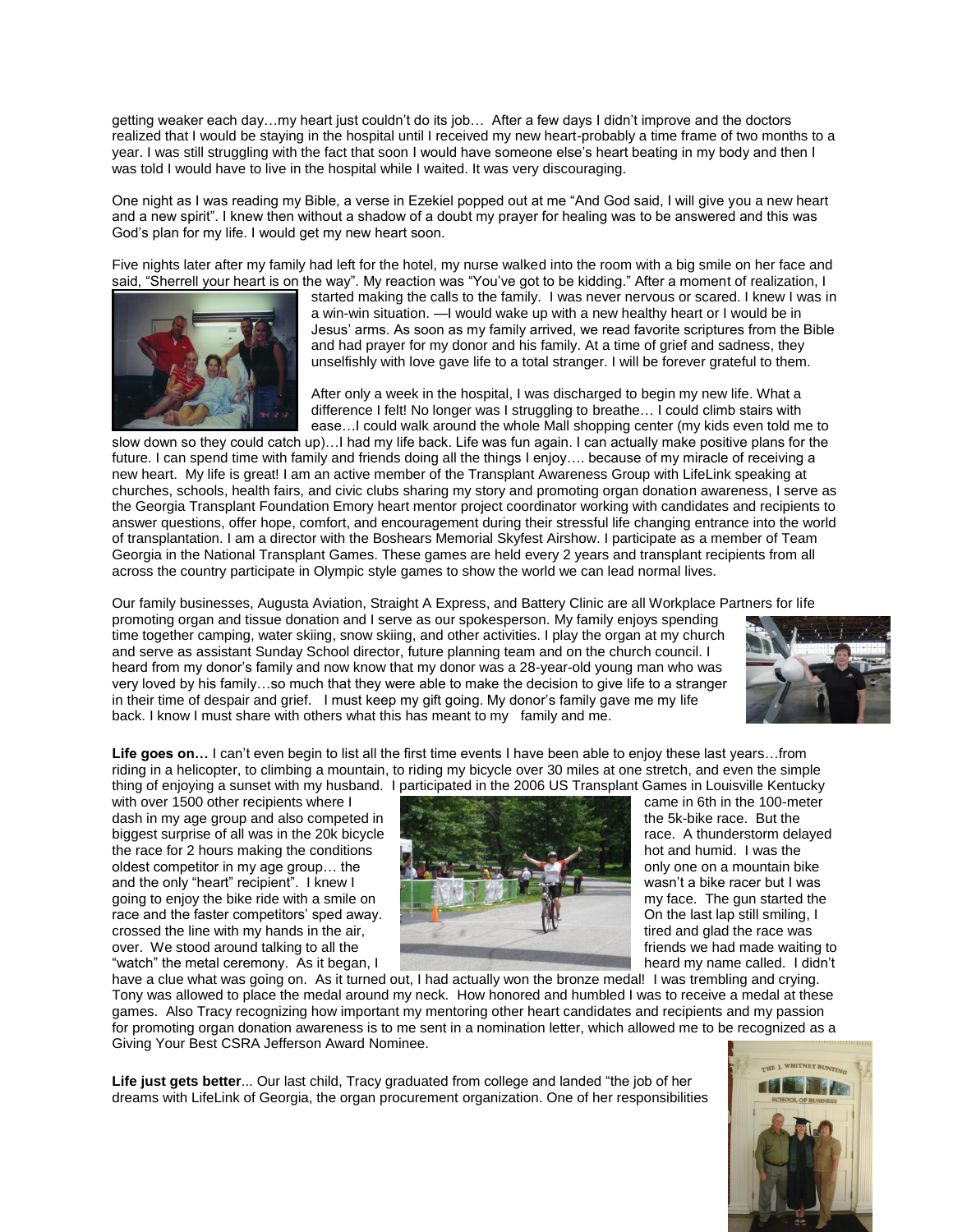is to facilitate the Transplant Advocacy Group (TAG) for which I am a volunteer…so technically she is my boss. I became the director of the Georgia Transplant Foundation Mentor Project. As mentors we offer hope and encouragement in what can be an anxious time to transplant candidates/recipients/living donors and caregivers. I was honored to be included on Emory's Transplant Center's Wall of Fame.

In May 2007 I received the most wonderful phone call from the LifeLink office – someone had called to check on me.<br>It was my donor's mother and she



It was my donor's mother and she<br>was vet nervous too! What could I say to my donor's parents and his little girl? Tony, Tracy and I went to the LifeLink office in Atlanta. Sitting there outside the door. The tears started coming down my cheeks...I couldn't help it. When Jean walked in and saw **the state of the state of the state of the state in a quiet motherly voice she** said, "Sherrell don't cry…it's okay". We hugged and I felt like we had been friends for a long time. She introduced me to Larry, Ty's father and his little girl Sheila who was then 7 years old. We talked and learned that Jean had grown up in Wadley went to high the school of the school together and she had graduated school together and she had graduated

with my uncle. She told me all about my donor – Ty Harrison Bray. She gave me Christmas cards which were designed using Ty's drawings (he was a gifted artist) and Sheila had drawn me a heart picture. She also had brought me a rose bush for my garden. I took her a double stemmed Gerber daisy symbolic of our two hearts together. Even then we were thinking about "living". It was an amazing day! Now we could contact each other and visit whenever we wanted. Shortly after our visit, Jean designed a quilt square for LifeLink's Donor Remembrance Quilt. It was done with flowers and crossword squares border. The words at the top were Ty Harrison Bray along with the date of his death- August 2, 2002. On the left side it read A Giving Heart and on the Right – Still Beats On. Across the bottom were my name Sherrell Gay and the date I got his heart – August 3, 2002. The quilt travels with LifeLink to events across the state. It is a way to honor the memory of all the donors by their families. She also made me a small quilt using same flowers and colors. The following February I met 3 of Ty's sisters and one of his brothers. Again it was very emotional but healing at the same time. I am blessed to have been accepted by this loving family.

The 2008 Transplant Games were held in Pittsburgh. I was recovering from surgery (unrelated to my transplant) so I was not able to participate in my usual events, although I did try my hand at table tennis. This allowed me more time to meet donor families and other recipients. I designed a special pin (I call it my "TY pin") in memory of my donor. It is a neck tie with the knot of the tie shaped like a heart. Along the edge it reads "His Gift Gave Me Life" with my name and transplant date. I wear my pin everyday and was able to give out over 500 at the games.





In September 2008, I enjoyed the wedding of our son, Jeremy to April and then in October the wedding of our daughter Tracy to Shane. Without my gift of life, I wouldn't have been here for those precious events. \

In 2010 we enjoyed the US Transplant Games in Wisconsin and then went for my annual check-up. We learned I had a blockage in the lower part of my heart. Three months later, we were told I was in the beginning stages of chronic rejection. We tried medication changes without much success. In early 2011, the team told me my heart was a lot

worse and my only hope in living was to consider listed for a second transplant. That was a very hard decision for me since as a mentor I knew almost everyone waiting for transplant at Emory. I had experienced one gift of live …how could I try for a second? Tony reminded me that our faith in God got us through the sick years and the first transplant. How could I not continue to trust God's plan for my life? That thought made me realized I couldn't say no. I had to say yes. I officially was added to the official transplant list on July 27, 2011. I thought I would get this heart quickly

like the first time. But that wasn't the plan. The holidays came and went. Our oldest daughter Michelle became engaged. We started planning the wedding. Finally I was too sick to wait at home and entered the hospital in May 2012. We continued with the wedding plans having the cake tasting, addressed the invitations and more in my hospital room. We also found out Tracy was pregnant with our first grandchild. I was discharged for three weeks to be able to attend Michelle and Chris's wedding. I was back in the hospital 2 days after the wedding. I began to worsen more quickly - having 2 heart attacks, coding during a heart block attack, founding out I would need a kidney transplant also, starting dialysis. Finally 17 months after



listing, on December 9, 2012 we were told my perfect matched organs had been found. After 16 hours in surgery, I had a second donor heart and a donor kidney. We were told the donor was a 16 year old young man. Augusta